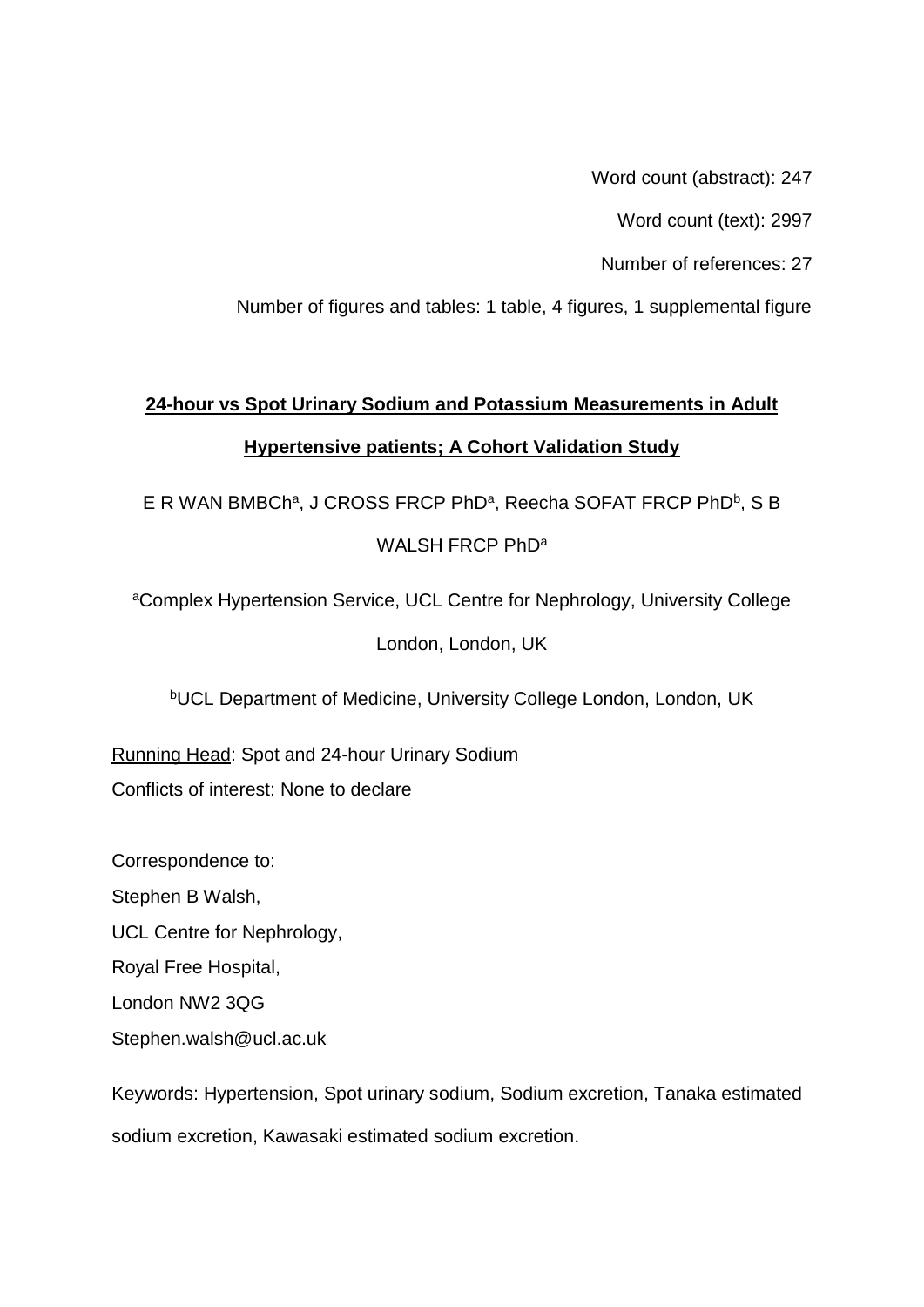# ABSTRACT

BACKGROUND: Sodium intake is correlated with the development of hypertension. Guyton's principals suggest that the 24-hour urinary sodium excretion reflects sodium ingestion over the same period. 24-hour urine collections are arduous to collect, so many centres use spot urinary measurements instead. We compared spot to matched 24-hour urinary electrolyte measurements.

METHODS: We examined 419 hypertensive patients from the UCL Complex Hypertension Clinic. 77 had matched and complete 24-hour and spot urinary and serum biochemistry to examine.

We compared the spot and 24-hour urinary; sodium concentration, Na/Cr ratio, FENa, Kawasaki and Tanaka estimated sodium excretion as well as the potassium concentration, K/Cr ratio, Kawasaki and Tanaka potassium excretion.

RESULTS: Our cohort was 58% male and the median age was 41 years. The 24 hour and spot Na concentrations correlated moderately (r=0.4633, p<0.0001). The 24-hour and spot Na/creatinine ratios correlated weakly (r=0.2625, p=0.0194). The 24-hour and spot  $FE_{Na}$  results showed a weak negative correlation ( $r=-0.222$ ,  $p=ns$ ). The 24-hour sodium excretion and the Kawasaki-derived spot urine sodium excretion correlated moderately (r=0.3118, p=0.0052). All Bland-Altmann analyses showed poor agreement.

The 24-hour and spot potassium concentrations correlated very poorly (r=0.1158 p=ns). The 24-hour and spot urinary K/creatinine ratios correlated weakly (r=0.47 p=<0.0001). 24-hour and Kawasaki and Tanaka estimated potassium excretions correlated much better (r=0.58 p<0.0001).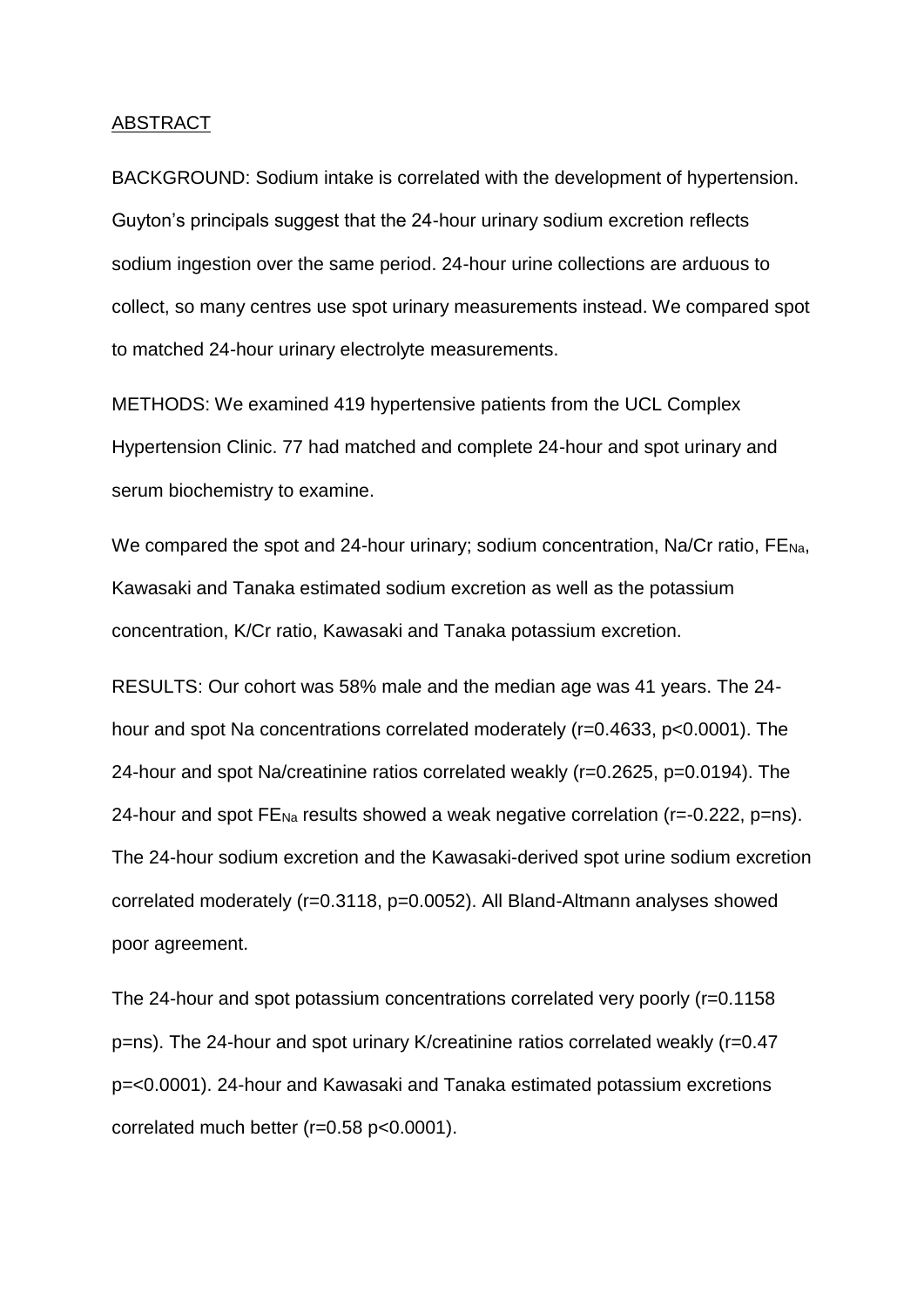CONCLUSIONS: Spot urinary measurements of sodium give a very poor understanding of the naturesis occurring over the same 24-hour period. The Kawasaki and Tanaka estimations of the 24-hour sodium excretion showed a much lower correlation than previously reported.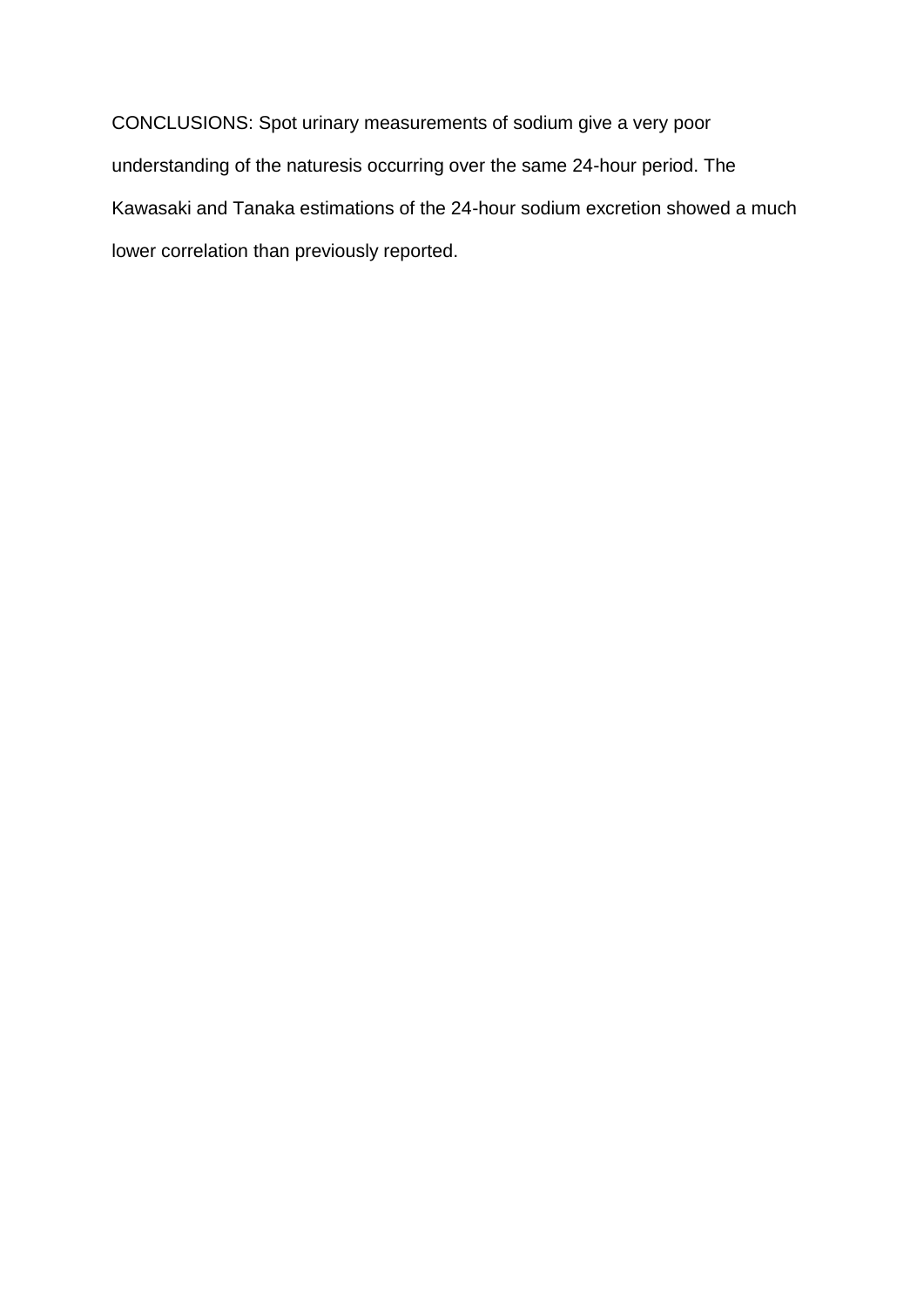#### Introduction

The association of dietary sodium and hypertension in the general population was described more than a century  $ago<sup>1</sup>$ . Laboratory studies in mammals as diverse as rats<sup>2</sup> and chimpanzees<sup>3</sup> have demonstrated that a high salt intake elevates blood pressure.

The modern western diet is very high in sodium compared to the potassium-rich, sodium-poor diet enjoyed by our Palaeolithic ancestors<sup>4</sup>. In fact, modern populations who have low sodium, high potassium diets, such as the Yanomami people of Brazil<sup>5</sup>, have negligible increases or actual decreases in blood pressure with age, unlike populations with high sodium diets.

Hypertension is prevalent in industrial societies that have high sodium diets and low in hunter-gatherer societies that do not  $6$ . And, as might be expected from these data, reducing salt intake in humans reduces blood pressure <sup>5,7</sup>.

Therefore, understanding and monitoring the dietary salt intake of hypertensive patients has been a concern of physicians for decades. However, directly measuring patients' salt intake is difficult, time-consuming and error prone<sup>8</sup>.

However, it has been understood, based on the principles espoused by Guyton<sup>9</sup>, that a steady state of sodium balance is maintained, at all levels of sodium intake, by a balanced output <sup>10,11</sup>.

The primary route for sodium excretion in normal circumstances is renal <sup>12</sup>; and the 24-hour urinary sodium excretion has therefore been used to assess sodium intake over the same period.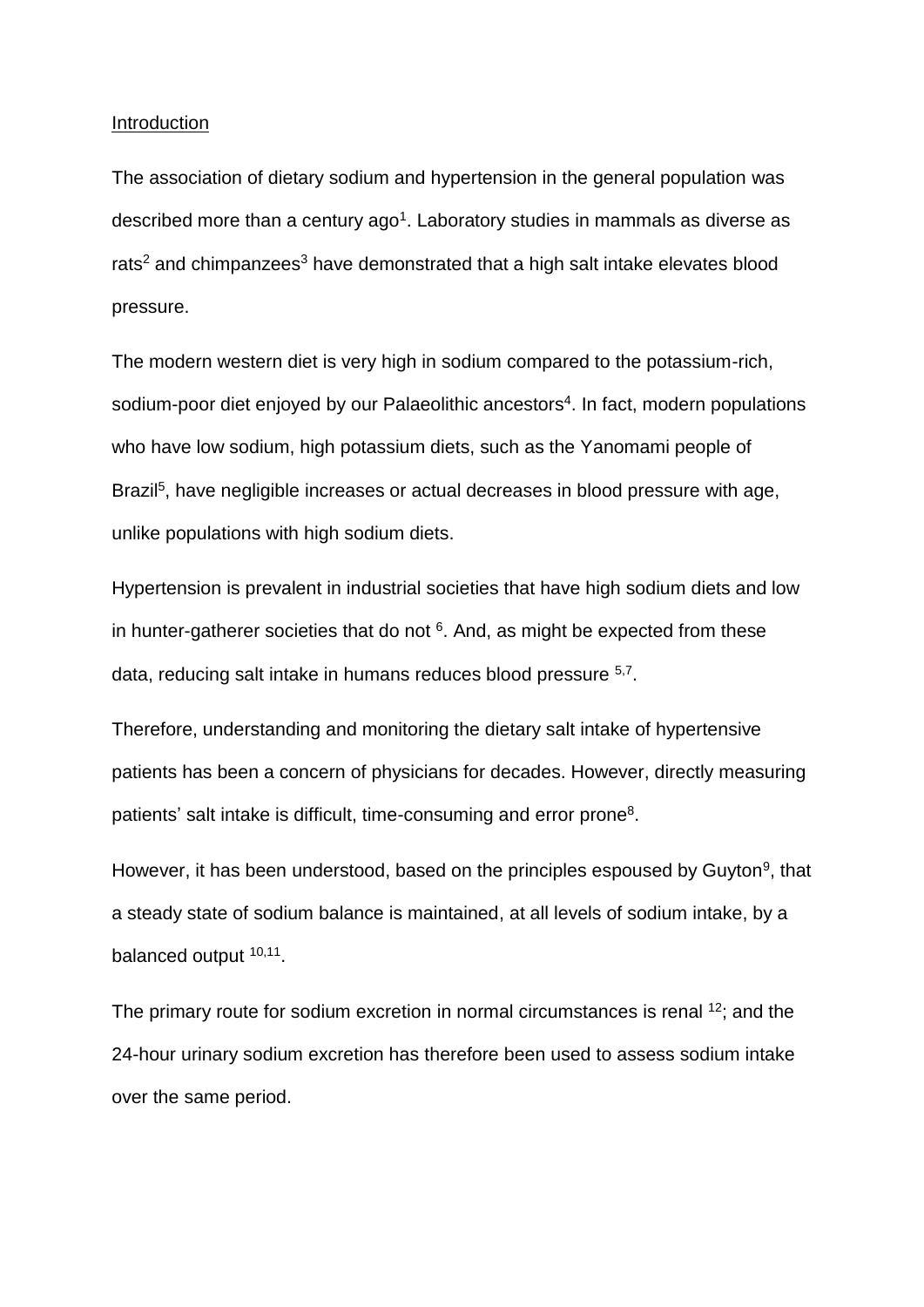However, 24-hour urinary sodium measurements are difficult and cumbersome to collect and are vulnerable to incomplete collection<sup>13</sup>. This has led several investigators to assess whether a spot urine sample for sodium could be a reliable surrogate for the 24-hour urinary sodium concentration.

Kawasaki<sup>14</sup> developed a set of equations to adjust a second morning urine (SMU) specimen to an estimation of the 24-hour sodium or potassium excretion, based on SMU and 24-hour urine collections in 159 subjects. These estimated excretions were reported to be moderately to highly correlated with the 24-hour measurements in 2 validation cohorts.

Tanaka *et al* <sup>15</sup> also developed a set of simpler equations to estimate the 24-hour sodium or potassium excretion from spot urine specimens based on data from the INTERSALT study, and then tested them on 513 healthy volunteers. These estimated excretions were only moderately correlated with the 24-hour measured excretions, with significant differences in the mean excretion values. They concluded that the estimated excretions would be suitable for population-based studies rather than clinical practice.

Mann and Gerber<sup>16</sup> reported that a spot urinary sodium/creatinine ratio (collected in the afternoon of the corresponding 24-hour urine collection) correlated well with the 24-hour urinary sodium excretion, while the morning and random samples did not. Further, they found that the pm spot sample was able to predict those with a 24-hour sodium excretion of <100mg/day with a sensitivity of 100% and specificity of 82%.

The INTERSALT study <sup>17</sup> later reported that estimated sodium excretion from a spot urinary sodium and creatinine measurement correlated moderately well with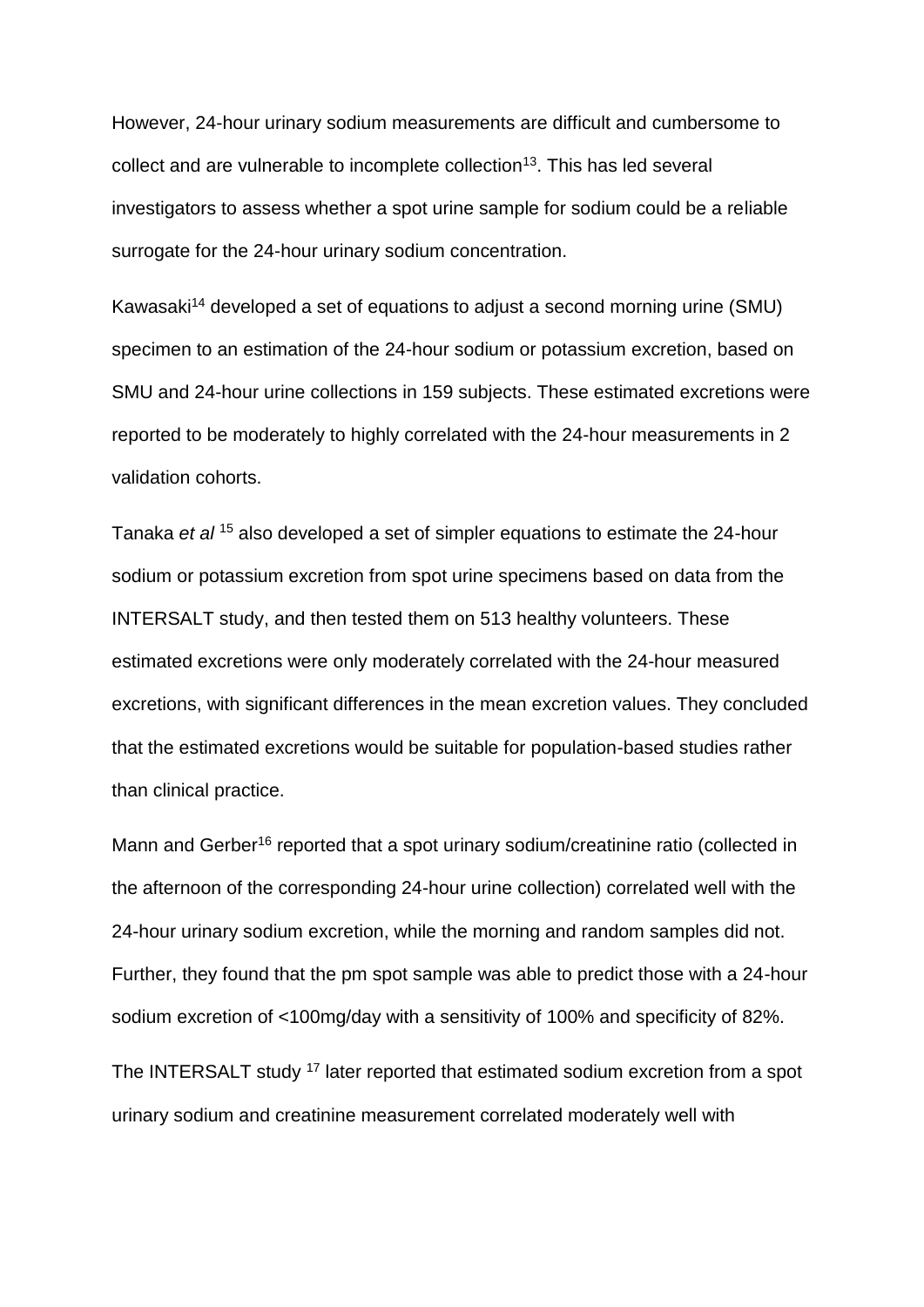individual measured 24-hour sodium excretions (r 0.5-0.51) and strongly with population samples (r 0.71-0.79).

Although many of the published reports qualify that using spot urines to estimate the 24-hour sodium excretion is only reliable at the population level for research purposes, they report frequently impressive correlations with 24-hour sodium excretion measurements on an individual level.

As the evidence indicates that salt intake is (at least partly) pathogenic for hypertension, and as the diet in most industrialised countries is high in salt, clinicians dealing with hypertension have a responsibility to attempt to reduce salt intake in their patients. However, such interventions are difficult to achieve and maintain. Therefore, in order to target dietary intervention, many clinicians infer salt intake from spot urinary samples, either using the sodium concentration, or a number of derived variables.

Furthermore, the dietary potassium content also affects blood pressure; a low potassium diet is associated with increased blood pressure and a high potassium diet lowers blood pressure, significantly so in hypertensive patients<sup>18</sup>.

We therefore decided to prospectively assess whether a number of the different described methods for estimating sodium or potassium excretion from a spot urine sample correlated and agreed with their measured 24-hour sodium excretion in incident patients to our hypertension clinic.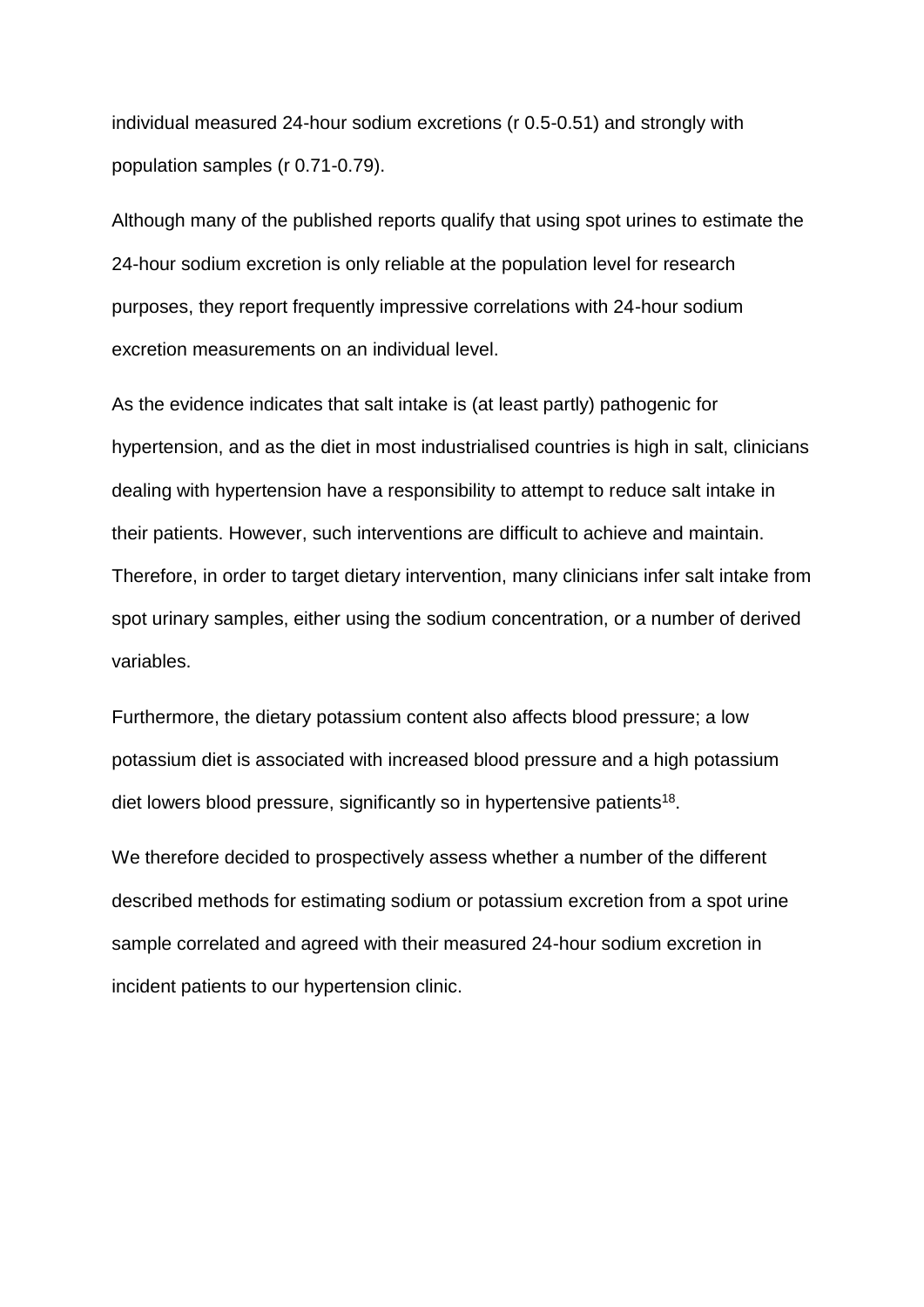## **Methods**

From September 2015 to May 2018, incident patients to the Complex Hypertension Clinic at the UCL Centre for Nephrology were eligible to participate in this prospective study.

Informed consent was obtained from all patients. All patients had a history of hypertension with ABPM mean 24-hour blood pressures of >140/90 mmHg or at least 3 clinic blood pressures 140/90 mmHg. Patients were aged between 18 and 80 years old.

Patients were all seen on their first clinic visit and had been instructed to collect a 24 hour urine sample finishing on the morning of clinic attendance. They had all also been instructed to discontinue all antihypertensives excluding oral diltiazem or doxazosin for at least 4 weeks, in case measurement of the plasma renin and aldosterone concentration was required. Spot urine samples were obtained and in all cases were the second morning urine sample of the day (SMU). Blood samples were collected the same day, immediately following the clinic visit.

The following data were obtained: age, height, weight, serum sodium, serum potassium, serum creatinine, SMU spot urinary sodium, potassium and creatinine, 24-hour urinary sodium, potassium and creatinine.

24-hour urine was collected in 4 litre screw-top canisters and patients were given written instructions on how to collect the urine. Urine was collected 24 hours prior to the first clinic visit, starting immediately after the first voided urine the morning before the clinic visit. Urine collection continued for the next 24 hours and finished with the first voided urine of the day of the clinic visit. A 24-hour urine collection was deemed to be complete if the measured urine volume was >500ml, the recorded collection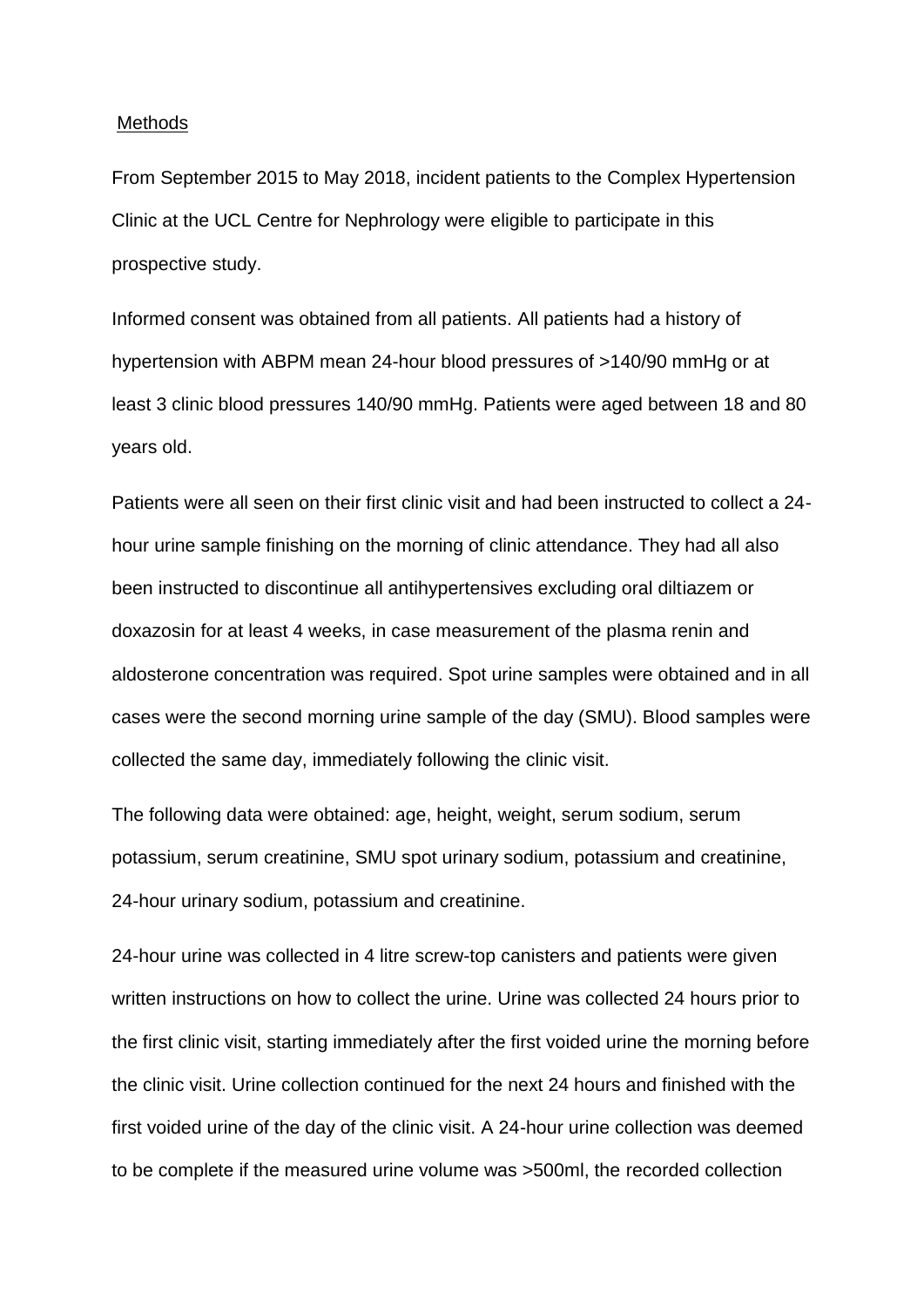time was >20 hours and there was no more than one report of spilling or missing a void during the whole collection.

The next urine sample was the SMU spot urine at the clinic visit. An SMU was used as it was the sample used by Kawasaki; he had found that spot urine samples taken between 0800 and 1200 were best correlated with 24 sodium excretion<sup>14</sup>. Tanaka used a sample taken between 0800-1900<sup>15</sup>, we collected a SMU to be able to compare directly with both Kawasaki and Tanaka.

Sodium, potassium and chloride were measured using the principle of indirect ion selective electrode (ISE), and creatinine using the Jaffe method using Roche/ Hitachi Cobas 8000 analyser and reagents (Roche Diagnostics, GmbH, D-68298 Mannheim, Germany).

For 24-hour Urine collections, volume was determined and an aliquot of the sample was analysed for the electrolyte in question.

Kawasaki proposed a formula to estimate a 24-hour sodium (and potassium) excretion from a SMU spot urine sample<sup>14</sup>.

The formula used to calculate this was:

Estimated value of 24hrU<sub>Na</sub>v (mmol/day) = 16.3 x  $\sqrt{X_{Na}}$ , where  $X_{Na}$  = SMU<sub>Na</sub> /SMU<sub>Cr</sub> X predicted 24-hour urinary Cr excretion.

Estimated value for 24-hour U<sub>K</sub>V (mmol/day) = 7.2 x  $\sqrt{X_K}$  where  $X_K$  = SMU<sub>K</sub> / SMU<sub>Cr</sub> x predicted 24-hour urinary Cr excretion.

Predicted Cr excretion (mg/day) for men =  $-4.72 \times$  age (years) + 8.58  $\times$  weight (kg)  $+ 5.09 \times$  height (cm) – 74.5 and for women = 12.63 x age (years) + 15.12 x weight (kg) + 7.39 × height (cm) − 79.9.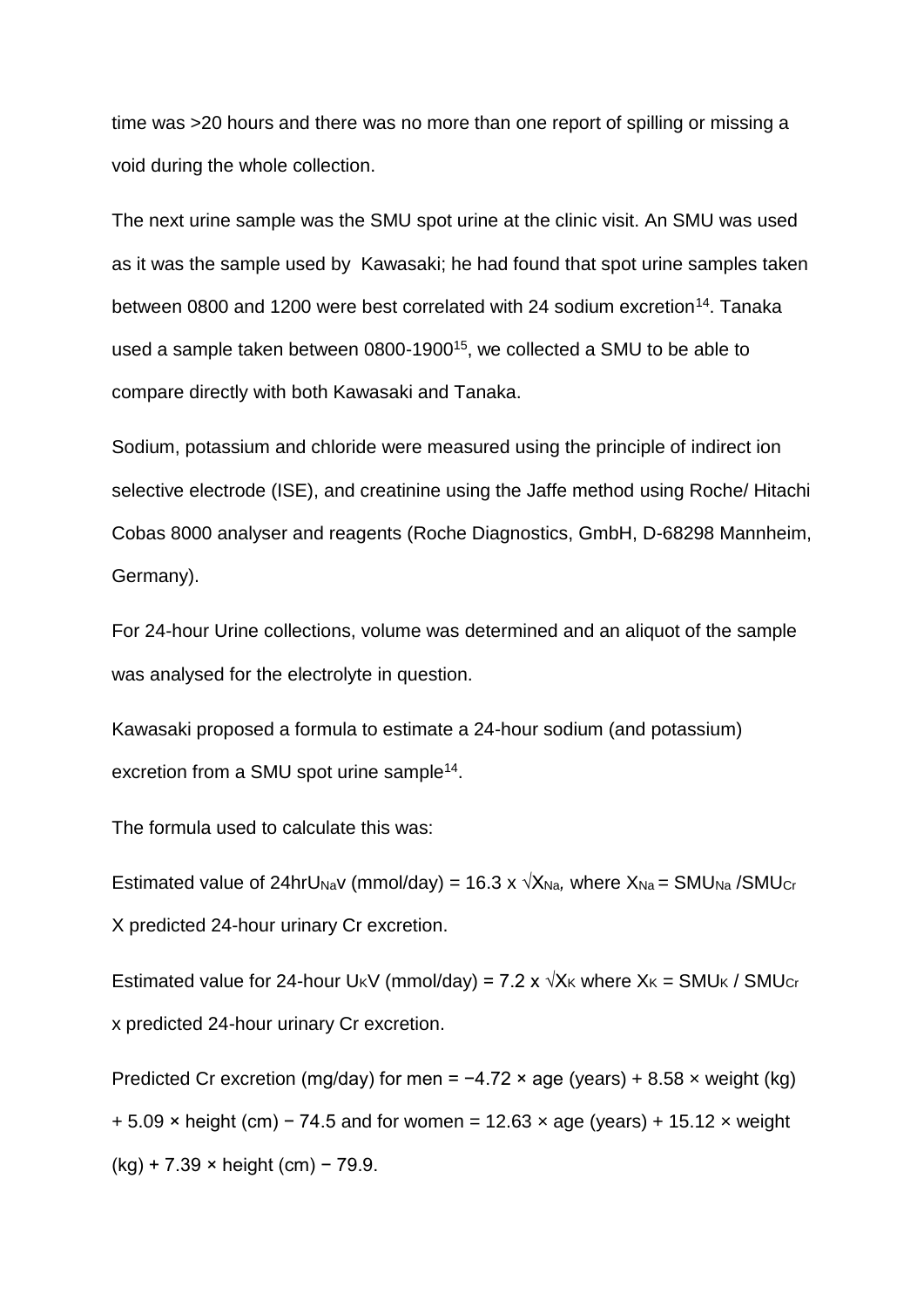Tanaka and co-workers proposed alternative formulas to estimate 24-hour sodium and potassium excretion<sup>15</sup>.

The formula used to calculate this was:

Estimated value of 24-hour U<sub>Na</sub>V (mmol/day) = 21.98 x  $X_{Na}^{0.392}$  where  $X_{Na}$ =SMU<sub>Na</sub> /SMUCr X Predicted 24-hour urinary creatinine excretion.

The estimated value of 24-hour  $U_KV$  (mmol/day) = 7.59 x  $X_K^{0.431}$  where

X<sub>K</sub>=SMU<sub>K</sub>/SMU<sub>Cr</sub> x Predicted 24-hour urinary creatinine excretion.

Predicted 24-hour urinary creatinine excretion  $(mg/day) = -2.04$  x age + 14.98 x weight (kg) + 16.14 x height (cm) – 2244.45

The urinary fractional excretion of sodium ( $FE_{Na}$ ) was calculated according to the formula:

FENa= ([Urinary Na] / [Serum Na]) x ([serum creatinine] / [urinary creatinine]) x100.

Statistics were analysed using GraphPad Prism V 5.0.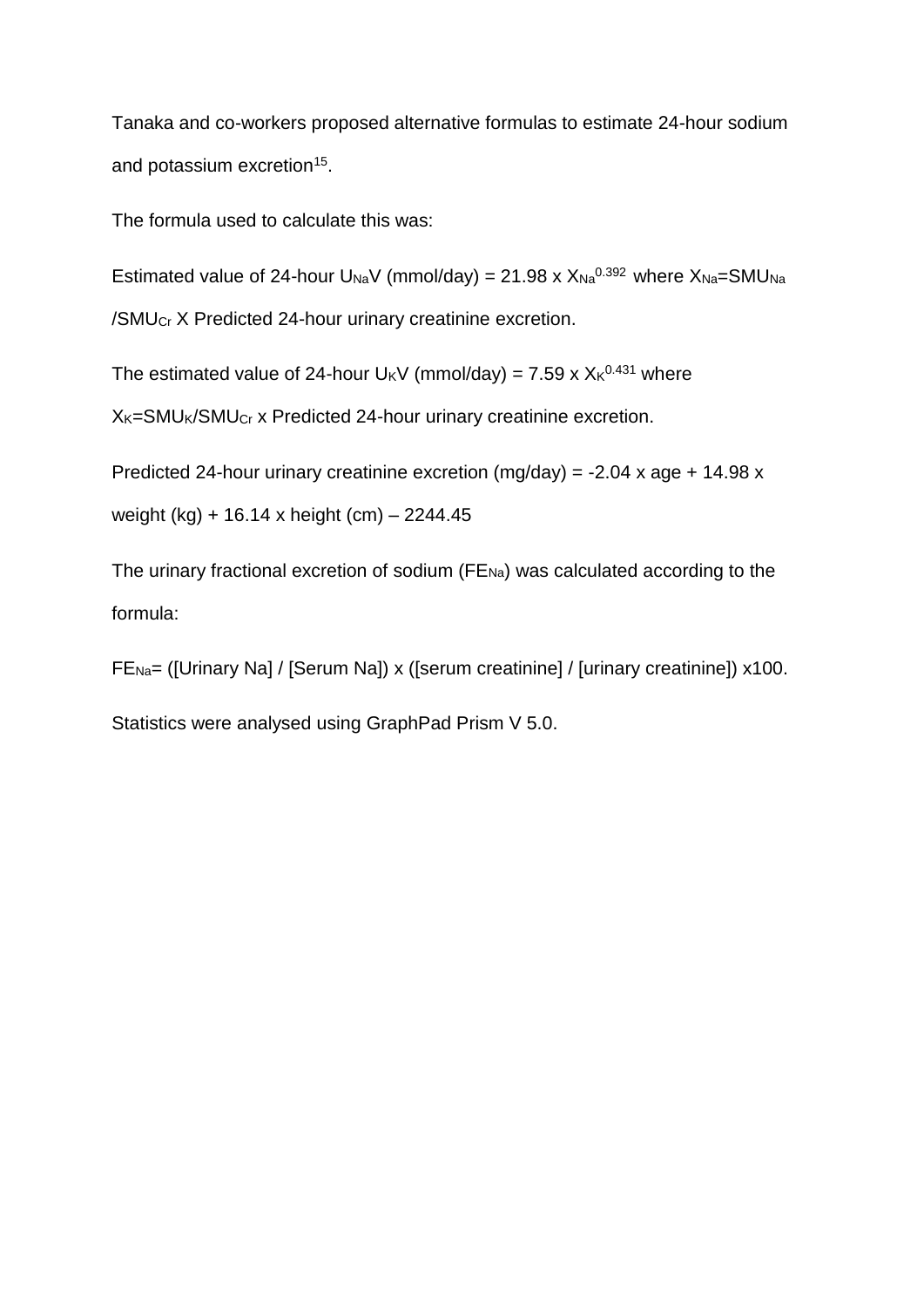## Results

Of 419 hypertensive eligible patients screened in the UCL Complex Hypertension Clinic over the study period, 77 had matched and complete 24-hour and spot urinary and serum biochemistry to examine. Our cohort was 58% male and the median age was 41 years (IQR: 34-53.75), median BMI was 29.33 (IQR 26.12-34.96). The morphometric and biochemical data is summarised in **Table 1**.

The 24hr urine collections appeared to be complete; the urine volume was good (median 2140mls, IQR 1552-2625mls) as was the correlation of the 24-hour creatinine excretion with body surface area (Spearman r=0.6126, p=0.015).

As our study population was European hypertensives, rather than healthy Japanese volunteers; we checked the validity of the predicted urinary creatinine excretion. The correlation between the measured creatinine excretion and the predicted Kawasaki and Tanaka creatinine excretions was good (r=0.5825, p<0.0001 and r=0.5949, p<0.0001 respectively).

Although our cohort had very little renal impairment (median serum creatinine 84, IQR 70-102 µmol/L), reduced GFR might bias results by altering either the spot or 24hr sodium excretion. This was not supported by our data, which showed very poor correlation between the serum creatinine and the spot Na/K ratio (r=0.08292, p=0.3354) and between serum creatinine and the measured 24hr urinary sodium excretion (r= -0.02637 p=0.7677).

The 24-hour and spot urinary sodium concentrations were moderately correlated (Spearman r=0.4633, p<0.0001); Bland-Altmann (BA) analysis showed poor agreement between tests but little bias (3.378, SD 46.5 mmol/L). The 24-hour and spot urinary Na/creatinine ratios were weakly correlated (Spearman r=0.2625,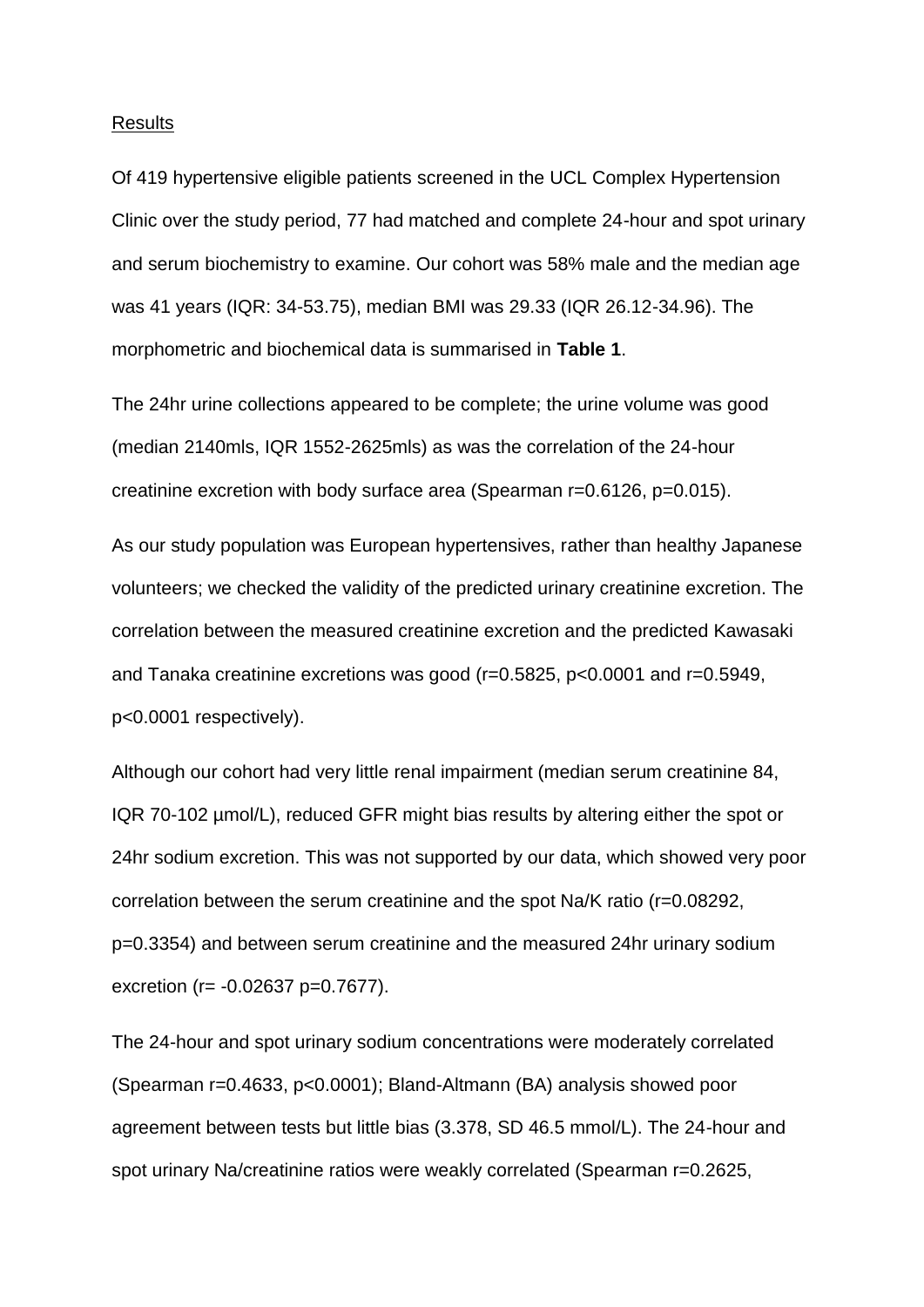p=0.0194); BA analysis showed poor agreement and moderate bias (3.371, SD 8.668). The 24-hour and spot fractional excretion of sodium results showed a weak negative correlation (Spearman r=-0.222, p=ns); BA analysis showed poor agreement but little bias (0.1956, SD 0.6502%) (see **Figure 1**). The 24-hour sodium excretion and the Kawasaki derived spot urine sodium excretion were moderately correlated (Spearman r=0.3118, p=0.0052) and BA analysis demonstrated very little agreement or bias (0.2071, SD 83.99 mmol/24hr). The Tanaka estimation of the sodium excretion and the measured 24-hour sodium excretion were likewise moderately correlated (Spearman r=0.3118, p=0.0052) with poor agreement and significant positive bias (33.6 SD73.56) (see **Figure 2**).

As the correlations and agreement between spot urinary sodium excretion estimations and measured sodium excretion were so poor, we reasoned that spot urinary sodium measurements would still be helpful if they could differentiate between a binary output state of the urinary sodium excretion, 'high' and 'low' output. We chose a 24-hour urine sodium excretion of 100mg/day or less (equivalent to a salt intake of 6g/day or less) as being 'low' and more than this value as being 'high'. As we wished to analyse 5 different ways of assessing the 24-hour sodium excretion, and as were unable to determine useful cut off values for the different methods, we generated receiver operator curves (ROCs) for each measurement.

To differentiate between 'low' and 'high' 24-hour sodium excretion, the ROC for the spot urine sodium concentration had a low area under the curve (AUC 0.5727) indicating poor discriminatory ability, which also did not significantly refute the null hypothesis of being non-discriminatory ( $p=0.339$ ). This was also true for the FE $_{Na}$ (AUC 0.5452, p=0.5635), the spot Na/Cr ratio (AUC 0.5619, p=0.4268), the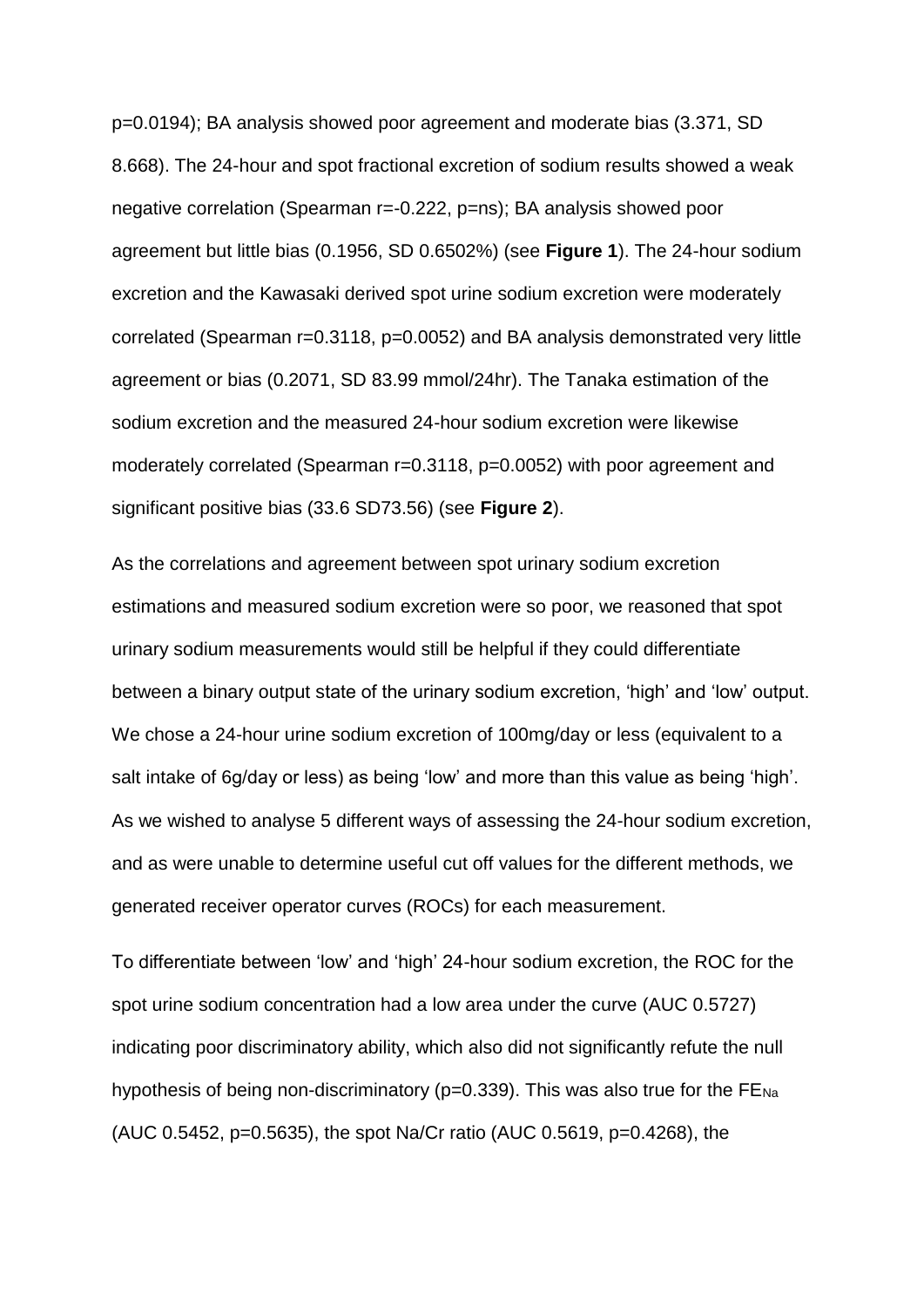Kawasaki estimated Na excretion (AUC 0.6339, p=0.08583) and the Tanaka estimated Na excretion (AUC 0.6237, p=0.1119), (see **Figure 3**).

The 24-hour and spot urinary potassium concentrations were very poorly correlated (r=0.1158 p=ns), with poor agreement revealed by BA analysis with significant bias (- 27.21 SD 38.58 mmol/L). The 24-hour and spot urinary K/creatinine ratios were weakly correlated (r=0.47 p=<0.0001). BA analysis showed fair agreement and bias (-0.1203 SD 2.927).

The 24-hour and Kawasaki estimated potassium excretion were much better correlated (r=0.58 p<0.0001) with better agreement on BA analysis but some bias (19.01 SD 28.02 mmol/day). Unsurprisingly, the Tanaka estimation also had moderate correlation (r=0.58 p<0.0001) with somewhat better agreement, but significant bias (32.49 SD 26.98) (see **Figure 4**).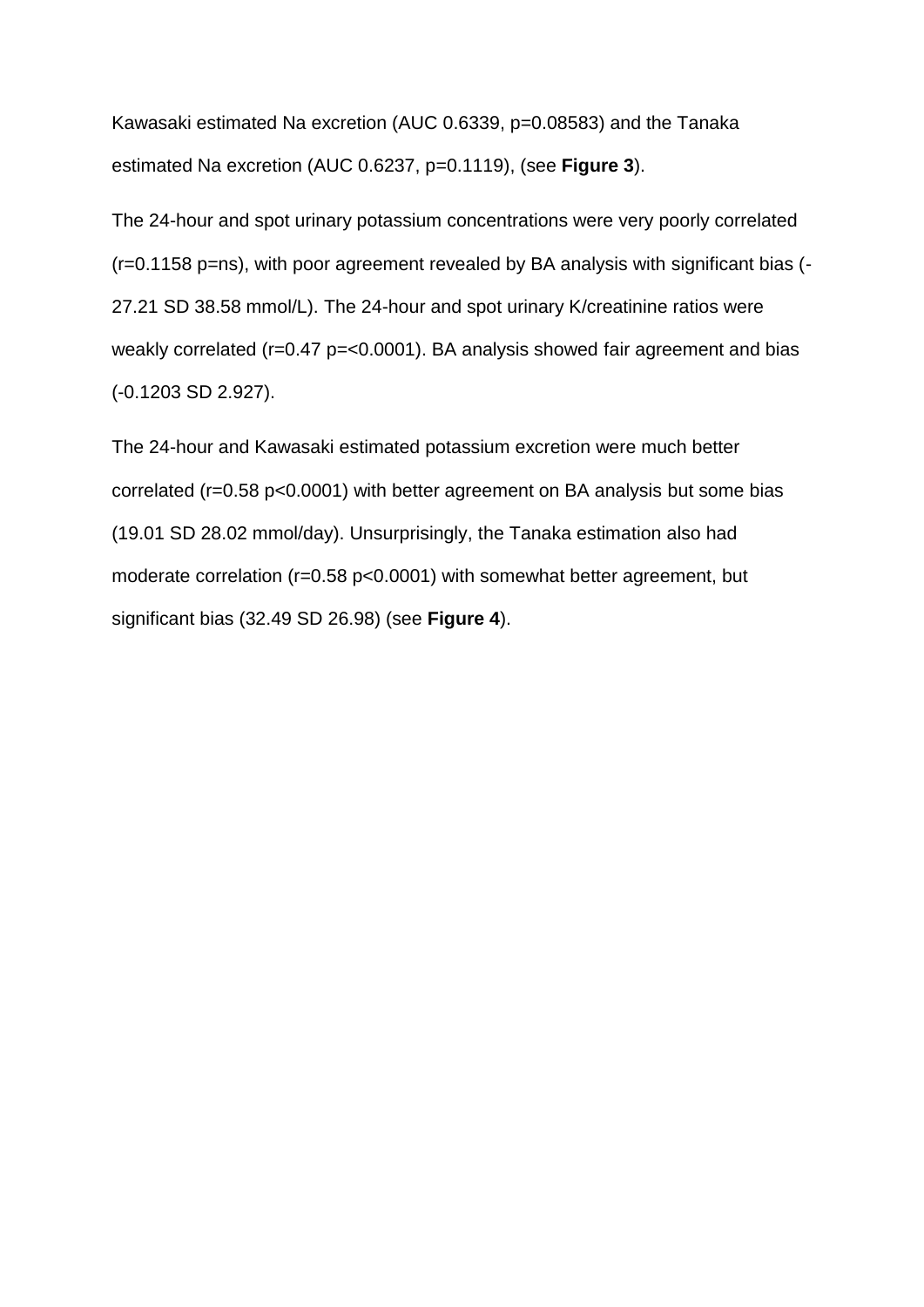#### **Discussion**

Our results showed a much lower correlation of the estimated 24-hour sodium excretion with the measured 24-hour sodium excretion by either the Kawasaki or the Tanaka method than the studies by either author. Both studies used healthy volunteers, not hypertensive patients. Kawasaki used data from 159 patients to develop his formulae. The validation cohorts showed moderate correlation (r 0.531 n=91) over a 24-hour collection period and strong correlation (r 0.821 n=15) over a 72-hour collection period. Tanaka used a larger sample size and found a similar correlation over a 24 collection (r 0.54 n=336). Larger sample sizes will generate better correlation coefficients, all else being equal. This may explain in part why the correlation of estimated and measured urinary sodium excretion that we saw was lower, but does not explain the discrepancy with Kawasaki's group 2 (see

**Supplementary Figure 1**). Our results show a markedly poor agreement between individual estimated and measured sodium excretion. While poor agreement was noted by Tanaka, who suggested that the method only be adopted for population studies, Kawasaki found that agreement (based on differences of mean measurements, not individual ones) was good enough to recommend the method for estimation in individuals<sup>14</sup>.

In fact, other studies have shown that the estimated sodium excretion from a spot urine sample has a lower correlation and agreement with the measured individual 24-hour sodium excretion than with population-based measurements<sup>5,15</sup>.

Population based studies, be they population surveys<sup>19</sup>, epidemiological studies<sup>5</sup> or population health programs<sup>20</sup>, measure mean daily sodium excretions using pooled samples. It is reasonable to suppose that such measurements reflect the average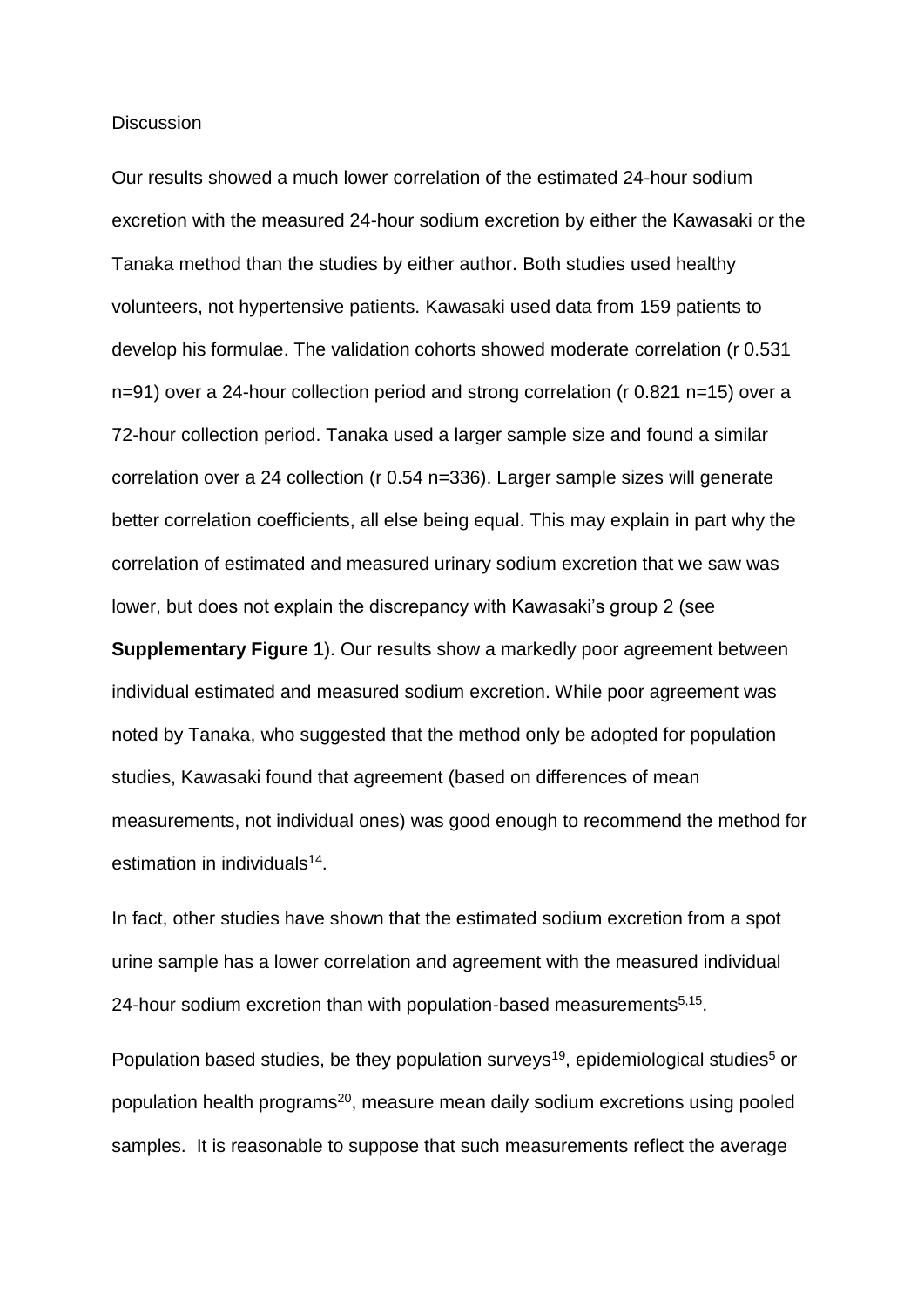salt intake of their respective populations, and so that estimated sodium excretion rates estimated from spot urine samples would correlate well with these values. Our data neither supports nor refutes this hypothesis. Why, then, do individual estimated sodium excretions correlate less well (and very poorly in our study) with measured 24-hour sodium excretion rates?

This may not be surprising, given the known intra-individual variability in 24-hour sodium excretion. Luft *et a*<sup> $21$ </sup> showed that 24-hour urinary sodium measurements had a moderate correlation with measured sodium intake on a given day, but that over a 10 day period with fluctuating sodium intakes (as occurs in normal daily life), 9 24-hour urine collections were optimal to reflect sodium intake, and that morning spot urine samples correlated very poorly with intake over this period.

However, variability in sodium intake does not appear to explain the variability in individual 24-hour sodium excretion measurements. Lerchl and co-workers<sup>22</sup> examined volunteer cosmonauts in a simulated Russian Mars space voyage. This simulation effectively had the volunteers in a human metabolic cage, on a tightly regulated diet, with all of their waste products collected and analysed. At all levels of sodium intake, the intake of sodium in a 24-hour period did not correlate with the 24 hour sodium excretion. In fact, there appeared to be a circaseptal rhythm to sodium excretion while on a tightly fixed salt intake.

This has profound implications for the use of the urinary sodium excretion to infer the intake of sodium in the diet. Logically it follows that any estimation of this 24-hour excretion from a spot urine sample will be even less accurate.

This problem need not only affect individual clinical decisions. A recent large epidemiological study concluded that a salt intake of 3-6g day resulted in lower risk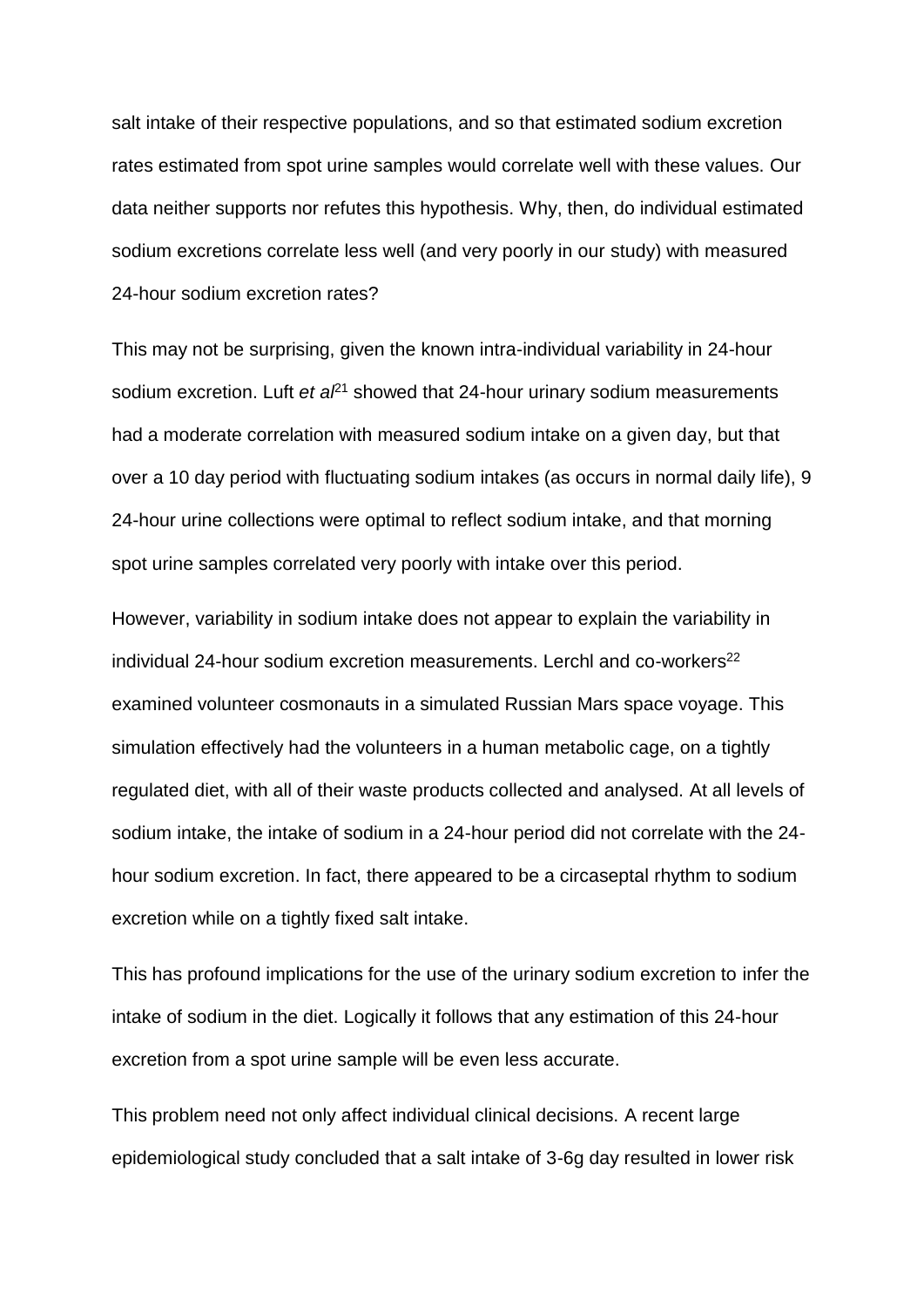of death and cardiovascular events than either a higher or lower intake<sup>23</sup>. Individual intake was estimated from estimated 24-hour urinary sodium excretions based on a morning spot urine sodium concentration using the Kawasaki formula. This study has been widely cited in the popular press as evidence that a low salt diet may be harmful<sup>24</sup>, yet the potential for error in estimating salt intake on an accurate 24-hour sodium excretion is in the order of  $3g/day<sup>22</sup>$ .

The average daily dietary salt intake in the UK is 8.1g/day. This has been decreased from an estimated 9.5g/day in 2003 $^{20}$ . In the US mean salt intake has been estimated at 10.4g/day for men, and 7.3g/day for women<sup>25</sup>. In hypertensive patients the mean salt intake is higher. Given the low likelihood of incident hypertensive patients having a low salt intake, and the inaccuracy of either a spot or 24-hour urinary sodium in estimating sodium intake, it seems likely that non-targeted approaches to reducing salt intake in hypertensive patients would be less labour intensive and thus more productive. The apparent futility of estimating the sodium intake from the urinary excretion of sodium has led some to suggest that measuring the long term effect of lowering dietary salt can only feasibly be carried out in a 'closed environment', such as a population of prisoners incarcerated for a long period<sup>26</sup>.

The absolute potassium concentration in the spot urine sample was poorly correlated, but the K/Cr ratio, and the Kawasaki and Tanaka estimations, had much better (albeit moderate) correlation with the measured 24-hour urinary potassium excretion. This implies that the rate of potassium secretion is relatively preserved, as the correlation is improved by taking the urinary creatinine (i.e. the urinary concentration) into account, and improved further (in the Kawasaki and Tanaka formulae) by further accounting for the predicted 24-hour potassium excretion.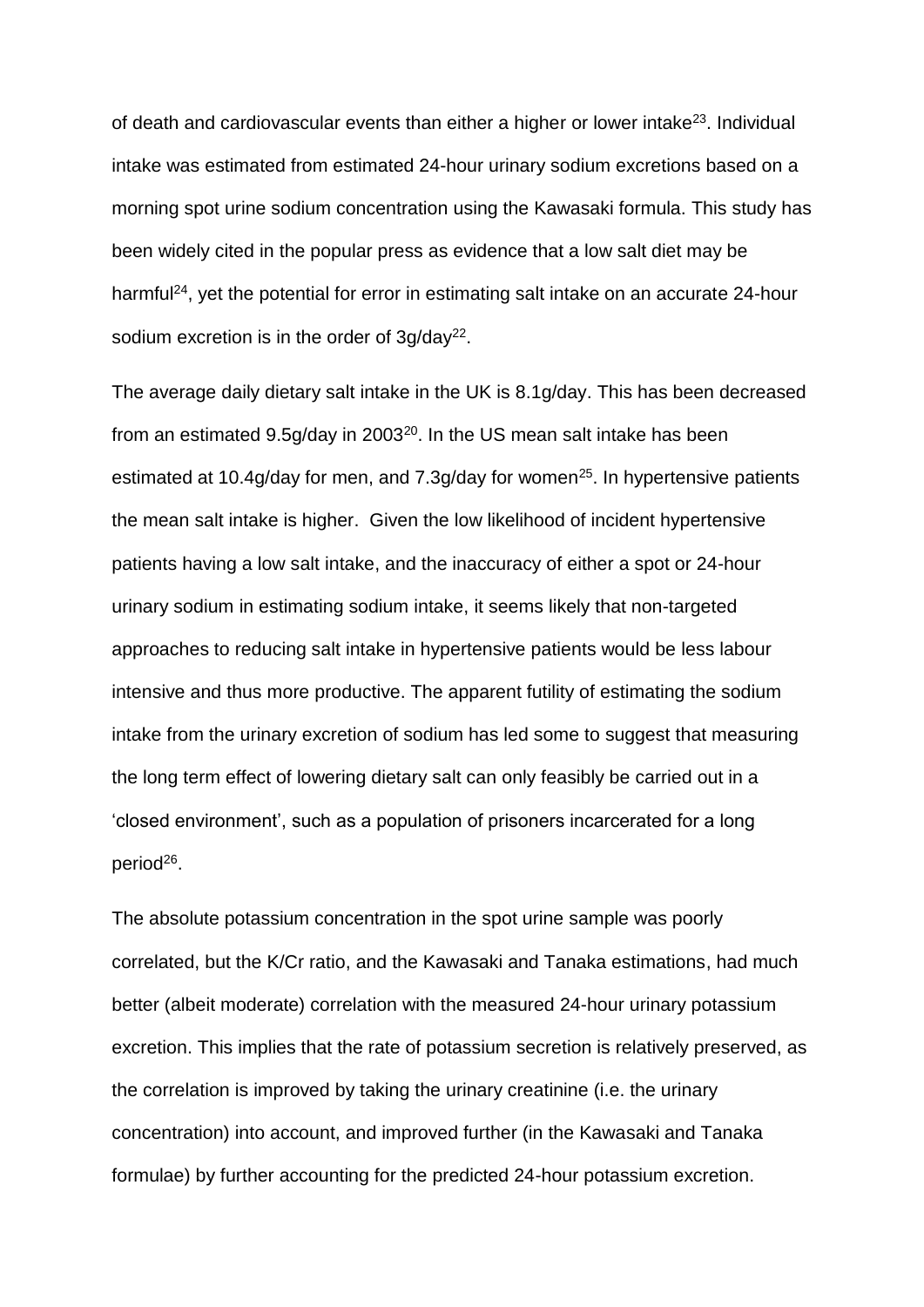However, does a 24-hour urinary potassium excretion tell us about oral potassium intake in the preceding 24-hour period? According to a follow on study to the Mars Mission work, Birukov and co-workers reported that the agreement between 24-hour urinary potassium excretion has as little agreement with the 24-hour potassium intake as the sodium excretion does; moreover it appears to follow the same circaseptal rhythm and this appears to be mediated by aldosterone secretion<sup>27</sup>.

In short, the widespread use of spot urinary samples to estimate the 24-hour sodium excretion in individual patients, from our data as well as others, is very likely to be misleading. It cannot even determine whether the patient has a 'high' or 'low' sodium excretion in the same 24-hour period. Our data suggest that the spot urinary potassium and its derived variables are a more reliable, but still imperfect, guide to the 24-hour urinary potassium excretion. Recent data has demonstrated that the 24 hour excretion of these electrolytes has poor agreement with the oral intake of the same electrolytes in the preceding 24 hours.

#### **Disclosure**

No conflicts of interest declared

#### **Acknowledgements**

This work was not funded

# References

- 1. AMBARD L. Causes de l'hypertension arterielle. Arch Gen Med. 1904; 1:520- 533.
- 2. Meneely GR, Tucker RG, Darby WJ, Auerbach SH. Chronic Sodium Chloride Toxicity in the Albino Rat: Ii. Occurrence of Hypertension and of a Syndrome of Edema and Renal Failure. J Exp Med. 1953; 98:71-80. <https://doi.org/10.1084/jem.98.1.71>.
- 3. Denton D, Weisinger R, Mundy NI, Wickings EJ, Dixson A, Moisson P, Pingard AM, Shade R, Carey D, Ardaillou R, Paillard F, Chapman J, Thillet J, Michel JB.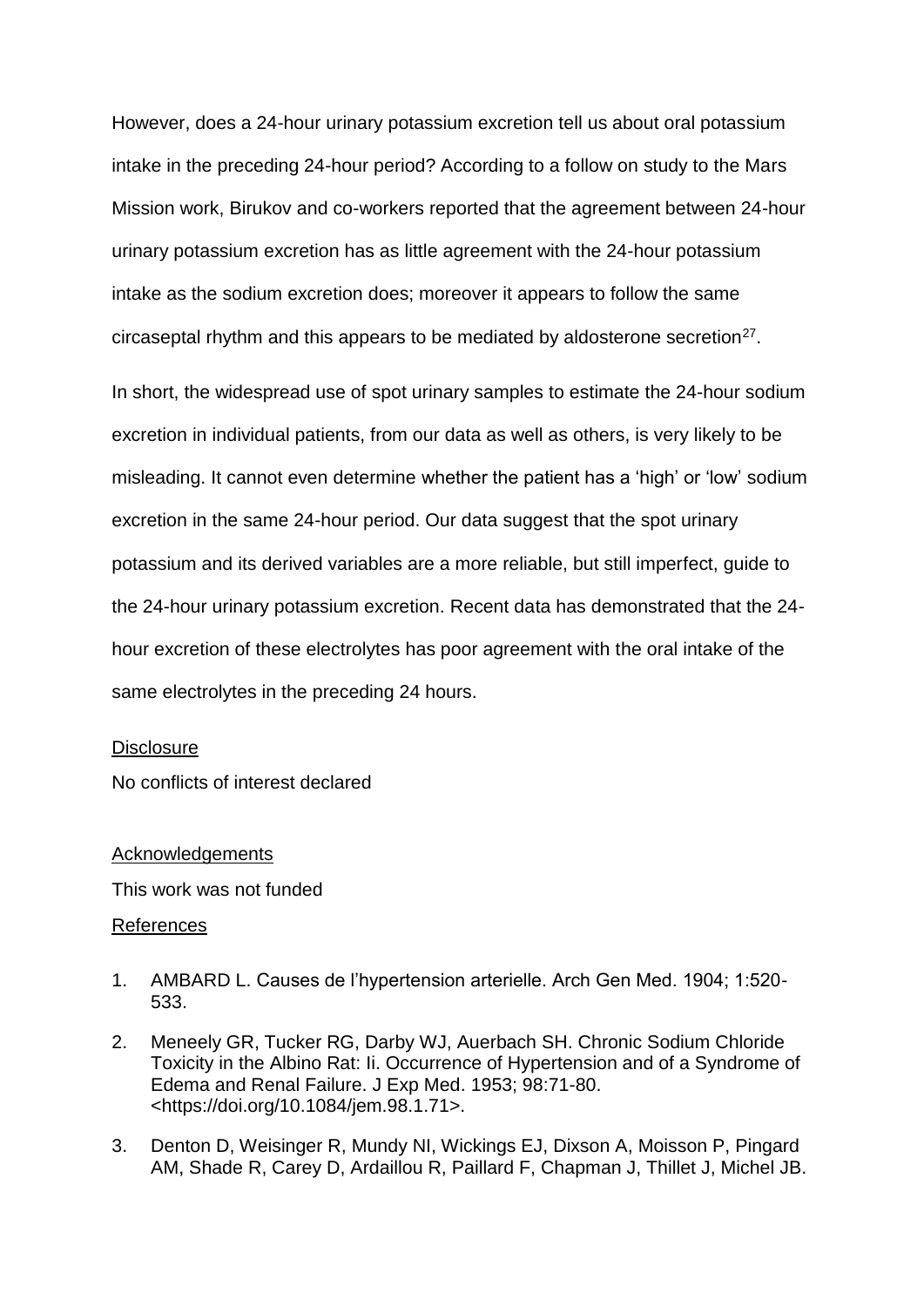The effect of increased salt intake on blood pressure of chimpanzees. Nat Med. 1995; 1:1009-1016. <https://doi.org/10.1038/nm1095-1009>.

- 4. Eaton SB, Konner M. Paleolithic nutrition. A consideration of its nature and current implications. N Engl J Med. 1985; 312:283-289. <https://doi.org/10.1056/NEJM198501313120505>.
- 5. Group ICR. Intersalt: An International Study Of Electrolyte Excretion And Blood Pressure. Results For 24 Hour Urinary Sodium And Potassium Excretion. BMJ. 1988; 297:319-328.
- 6. Dahl LK. Salt and hypertension. Am J Clin Nutr. 1972; 25:231-244. <https://doi.org/10.1093/ajcn/25.2.231>.
- 7. Sacks FM, Svetkey LP, Vollmer WM, Appel LJ, Bray GA, Harsha D, Obarzanek E, Conlin PR, Miller ER, Simons-Morton DG, Karanja N, Lin P-H, Aickin M, Most-Windhauser MM, Moore TJ, Proschan MA, Cutler JA. Effects on Blood Pressure of Reduced Dietary Sodium and the Dietary Approaches to Stop Hypertension (DASH) Diet. N Engl J Med. 2001; 344:3-10. <https://doi.org/10.1056/NEJM200101043440101>.
- 8. Kawano Y, Tsuchihashi T, Matsuura H, Ando K, Fujita T, Ueshima H. Report of the Working Group for Dietary Salt Reduction of the Japanese Society of Hypertension: (2) Assessment of Salt Intake in the Management of Hypertension. Hypertens Res. 2007; 30:887-893. <https://doi.org/10.1291/hypres.30.887>.
- 9. Guyton AC, Coleman T, Cowley A, Manning RD, Norman R, Ferguson JD. Brief Reviews : A Systems Analysis Approach to Understanding Long-Range Arterial Blood Pressure Control and Hypertension. Circ Res. 1974; 35.
- 10. Bonventre JV, Leaf A. Sodium homeostasis: steady states without a set point. Kidney Int. 1982; 21:880-883.
- 11. Hollenberg NK. Set point for sodium homeostasis: Surfeit, deficit, and their implications. Kidney Int. 1980; 17:423-429. <https://doi.org/10.1038/ki.1980.50>.
- 12. Earley LE, Daugharty TM. Sodium metabolism. N Engl J Med. 1969; 281:72-86. <https://doi.org/10.1056/NEJM196907102810205>.
- 13. Bentley B. A Review of Methods to Measure Dietary Sodium Intake. J Cardiovasc Nurs. 2006; 21:63.
- 14. Kawasaki T, Itoh K, Uezono K, Sasaki H. A Simple Method for Estimating 24 H Urinary Sodium and Potassium Excretion from Second Morning Voiding Urine Specimen in Adults. Clin Exp Pharmacol Physiol. 1993; 20:7-14. <https://doi.org/10.1111/j.1440-1681.1993.tb01496.x>.
- 15. Tanaka T, Okamura T, Miura K, Kadowaki T, Ueshima H, Nakagawa H, Hashimoto T. A simple method to estimate populational 24-h urinary sodium and potassium excretion using a casual urine specimen. J Hum Hypertens. 2002; 16:97-103. <https://doi.org/10.1038/sj.jhh.1001307>.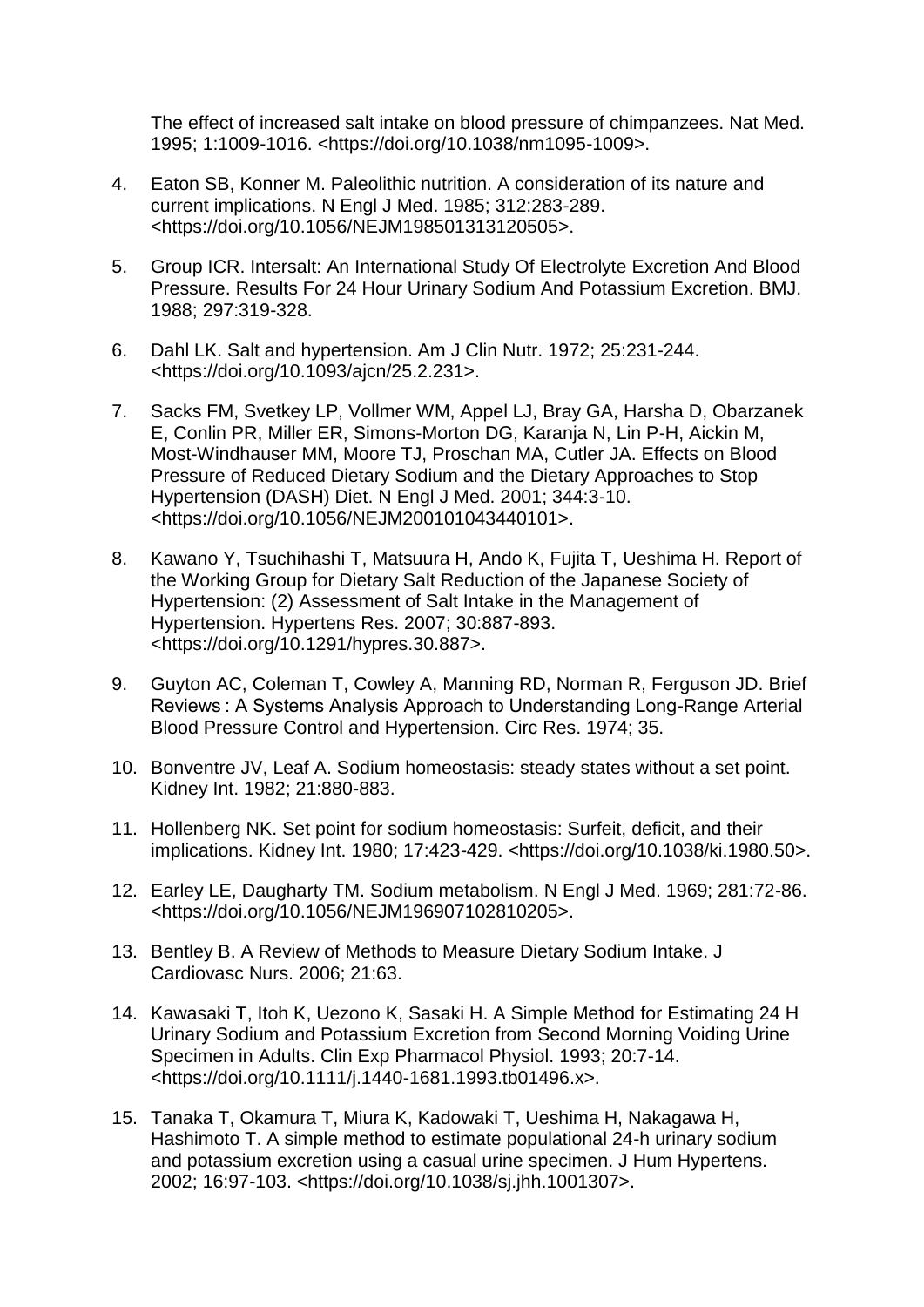- 16. Mann SJ, Gerber LM. Estimation of 24-Hour Sodium Excretion from Spot Urine Samples. J Clin Hypertens. 2010; 12:174-180. <https://doi.org/10.1111/j.1751- 7176.2009.00241.x>.
- 17. Brown IJ, Dyer AR, Chan Q, Cogswell ME, Ueshima H, Stamler J, Elliott P. Estimating 24-Hour Urinary Sodium Excretion From Casual Urinary Sodium Concentrations in Western Populations. Am J Epidemiol. 2013; 177:1180-1192. <https://doi.org/10.1093/aje/kwt066>.
- 18. Aburto NJ, Hanson S, Gutierrez H, Hooper L, Elliott P, Cappuccio FP. Effect of increased potassium intake on cardiovascular risk factors and disease: systematic review and meta-analyses. BMJ. 2013; 346:f1378. <https://doi.org/10.1136/bmj.f1378>.
- 19. Land M-A, Webster J, Christoforou A, Praveen D, Jeffery P, Chalmers J, Smith W, Woodward M, Barzi F, Nowson C, Flood V, Neal B. Salt intake assessed by 24 h urinary sodium excretion in a random and opportunistic sample in Australia. BMJ Open. 2014; 4:e003720. <https://doi.org/10.1136/bmjopen-2013- 003720>.
- 20. He FJ, Pombo-Rodrigues S, MacGregor GA. Salt reduction in England from 2003 to 2011: its relationship to blood pressure, stroke and ischaemic heart disease mortality. BMJ Open. 2014; 4:e004549. <https://doi.org/10.1136/bmjopen-2013-004549>.
- 21. Luft FC, Fineberg NS, Sloan RS. Estimating dietary sodium intake in individuals receiving a randomly fluctuating intake. Hypertens Dallas Tex 1979. 1982; 4:805-808.
- 22. Lerchl K, Rakova N, Dahlmann A, Rauh M, Goller U, Basner M, Dinges DF, Beck L, Agureev A, Larina I, Baranov V, Morukov B, Eckardt K-U, Vassilieva G, Wabel P, Vienken J, Kirsch K, Johannes B, Krannich A, Luft FC, Titze J. Agreement Between 24-Hour Salt Ingestion and Sodium Excretion in a Controlled Environment. Hypertension. 2015; 66:850-7.
- 23. O'Donnell M, Mente A, Rangarajan S, McQueen MJ, Wang X, Liu L, Yan H, Lee SF, Mony P, Devanath A, Rosengren A, Lopez-Jaramillo P, Diaz R, Avezum A, Lanas F, Yusoff K, Iqbal R, Ilow R, Mohammadifard N, Gulec S, Yusufali AH, Kruger L, Yusuf R, Chifamba J, Kabali C, Dagenais G, Lear SA, Teo K, Yusuf S. Urinary Sodium and Potassium Excretion, Mortality, and Cardiovascular Events. N Engl J Med. 2014; 371:612-623. <https://doi.org/10.1056/NEJMoa1311889>.
- 24. Whoriskey P. How the recommended low levels of salt in your diet might actually be dangerous. The Independent. http://www.independent.co.uk/lifestyle/health-and-families/health-news/how-the-recommended-low-levels-of-saltin-your-diet-might-actually-be-dangerous-10160437.html. Published April 7, 2015. Accessed September 19, 2018.
- 25. Moshfegh A, Goldman J, Ahuja J, Rhodes D, LaComb R. What We Eat in America, NHANES 2005-2006: Usual Nutrient Intakes from Food and Water Compared to 1997 Dietary Reference Intakes for Vitamin D, Calcium,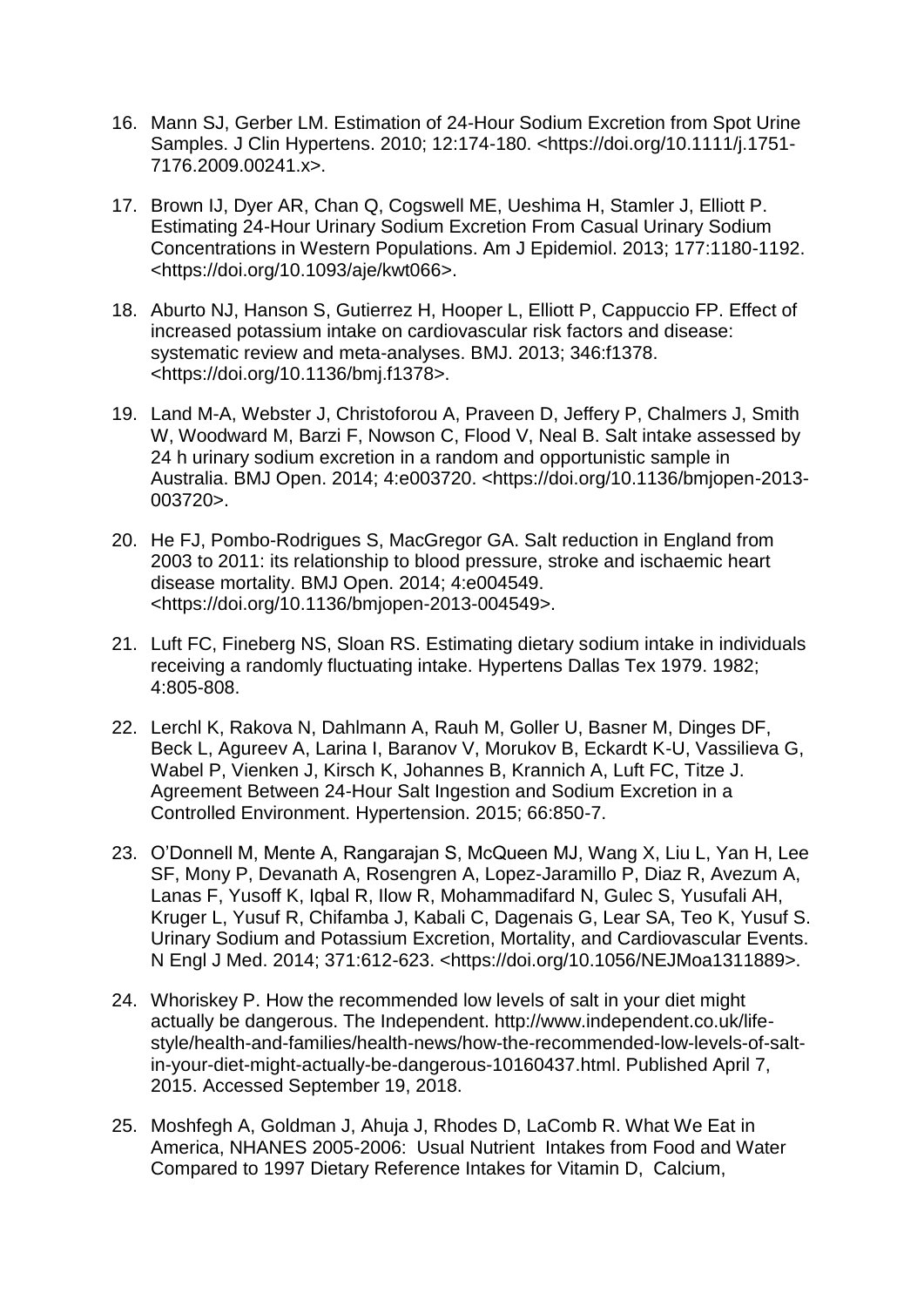Phosphorus, and Magnesium. U.S. Department of Agriculture, Agricultural Research Service, 2009.

- 26. Jones DW, Luft FC, Whelton PK, Alderman MH, Hall JE, Peterson ED, Califf RM, McCarron DA. Can We End the Salt Wars With a Randomized Clinical Trial in a Controlled Environment? Hypertens Dallas Tex 1979. 2018; 72:10-11. <https://doi.org/10.1161/HYPERTENSIONAHA.118.11103>.
- 27. Birukov A, Rakova N, Lerchl K, Engberink RHO, Johannes B, Wabel P, Moissl U, Rauh M, Luft FC, Titze J. Ultra-long–term human salt balance studies reveal interrelations between sodium, potassium, and chloride intake and excretion. Am J Clin Nutr. 2016; 104:49-57. <https://doi.org/10.3945/ajcn.116.132951>.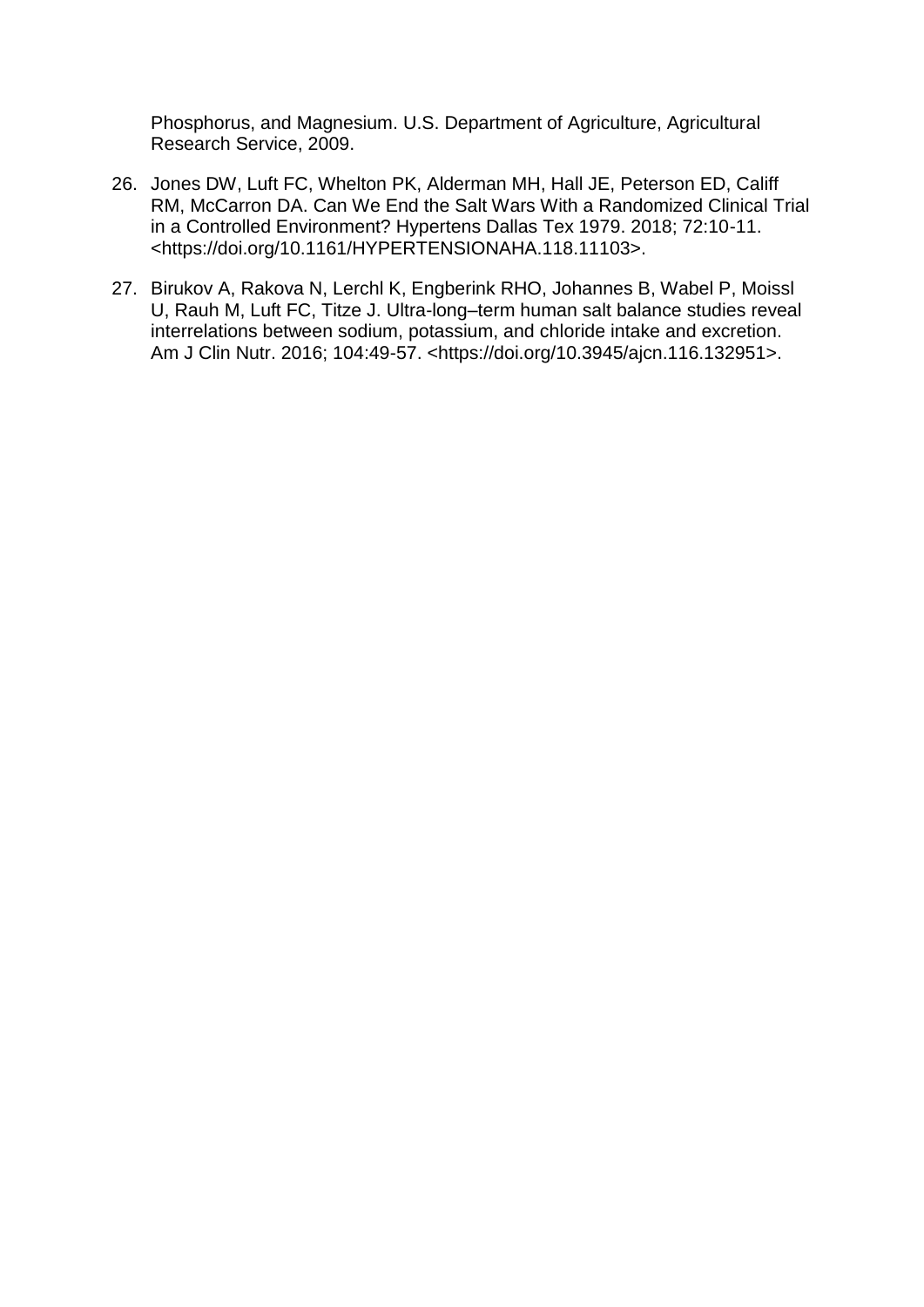#### Table and Figure Legends

Table 1: Morphometric and biochemical data. None of these data were distributed normally. Therefore median values with interquartile ranges are given.

Figure 1: Shows XY plots with regression curves and Spearman correlation coefficients on the left side, with Bland-Altmann plots showing bias (red interrupted line) and 95% confidence limits (black interrupted lines). A represents 24-hour vs. spot urinary sodium concentration. B represents 24-hour vs. spot urinary Na/Cr ratio. C represents the 24-hour vs. the spot urinary fractional excretion of sodium ( $FENa$ ).

Figure 2: Shows XY plots with regression curves and Spearman correlation coefficients on the left side, with Bland-Altmann plots showing bias (red interrupted line) and 95% confidence limits (black interrupted lines). A represents the 24-hour measured vs. the Kawasaki estimated 24-hour sodium excretion. B represents the 24-hour measured vs the Tanaka estimated 24-hour sodium excretion.

Figure 3: Shows receiver operator curves (ROC) for the five variables to distinguish between a binary 'high' (>3g/day) and 'low' (<3g/day) 24-hour sodium excretion. 'Area' defines the area under the curve (AUC) and the p value represents the significance value to refute the null hypothesis of being non-discriminatory. A represents the discriminatory value of the spot urinary sodium concentration. B represents the discriminatory value of the spot urinary FENa. C represents the discriminatory value of the spot Na/Cr ratio. D represents the discriminatory value of the Kawasaki estimated sodium excretion. E represents the discriminatory value of the Tanaka estimated sodium excretion.

Figure 4: Shows XY plots with regression curves and Spearman correlation coefficients on the left side, with Bland-Altmann plots showing bias (red interrupted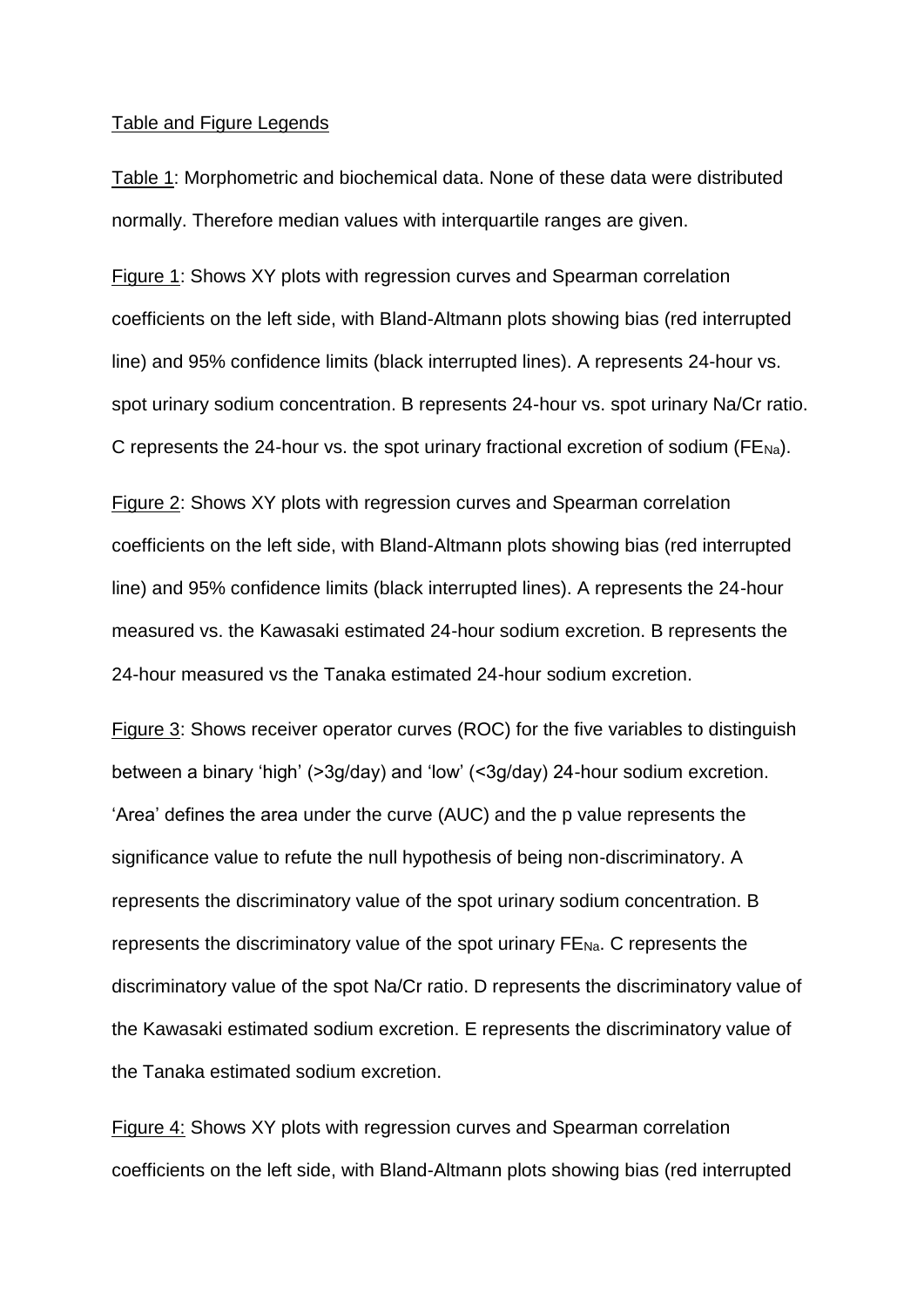line) and 95% confidence limits (black interrupted lines). A represents 24-hour vs. spot urinary potassium concentration. B represents 24-hour vs. spot urinary K/Cr ratio. C represents the 24-hour measured vs. the Kawasaki estimated 24-hour potassium excretion. B represents the 24-hour measured vs the Tanaka estimated 24-hour potassium excretion.